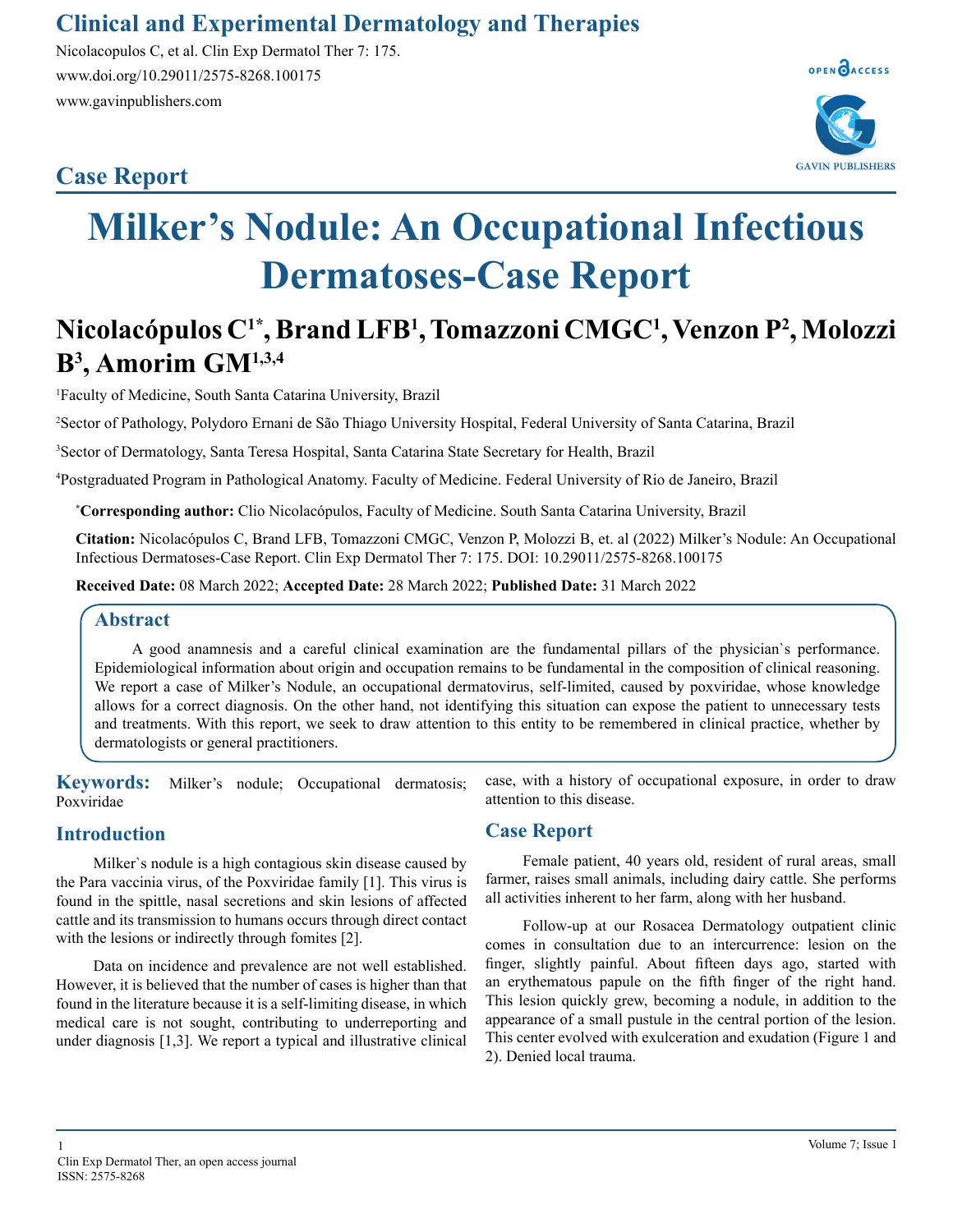**Citation:** Nicolacópulos C, Brand LFB, Tomazzoni CMGC, Venzon P, Molozzi B, et. al (2022) Milker's Nodule: An Occupational Infectious Dermatoses-Case Report. Clin Exp Dermatol Ther 7: 175. DOI: 10.29011/2575-8268.100175



**Figure 1:** Nodular lesion on the fifth finger of the right hand with central exulceration and exudation.



**Figure 2:** Focused figure of the central exulceration and exudation.

On examination, she was afebrile, without lymphangitis or lymph node enlargement associated with the lesion. Considering the occupation and the management of dairy cattle, we made the diagnostic hypothesis of Milker's Nodule. We formulated hypotheses for the differential diagnosis: reaction to an insect bite (arthropod), pyoderma by gram-positive in the skin (ecthyma) or sporotrichosis chancre. It is worth mentioning that, if not for the rapid evolution, benign and malignant skin tumors (keratoacanthoma, basal cell and even squamous cell carcinomas, in addition to rarer tumors such as Merkel cell carcinoma) would be included in the differential diagnosis.

As Milker's Nodule entity is self-limiting, we opted for expectant management (hygiene with antiseptic soap and daily curative with solid Vaseline). Upon return after thirty days, we were able to identify complete remission of the lesion, maintaining only slight residual hyperchromia (Figure 3).





#### **Discussion**

Milker's Nodule, also known as pseudocowpox, is therefore a viral disease resulting from a skin infection caused by parapoxvirus of bovine origin [4]. The infection has an occupational character since it occurs mainly during the milking activity [3,5]. Interhuman transmission has not yet been described [3].

The disease has an incubation period of five to fifteen days [1,2], with a variable appearance of one to five nodules [5,6]. These nodules most commonly develop in areas where skin contact has been made with the infected animal, such as hands and forearms [1,6], but can also affect the face  $[1,3,5]$ . The clinical picture is manifested in six stages, each one lasting approximately one week [1,2].

The lesion starts as an erythematous macula, becomes target-shaped – a papulovesicular lesion with central ulceration – and then an exuding papulopustular lesion, characterized by loss of epidermis over the center. The fourth stage is the nodular formation with dry crust, with dark spots on the surface. It becomes papillomatous and finally a regressive lesion, which involutes without leaving a scar. Lesions are self-limiting, disappearing in about four to eight weeks [1-3].

The diagnosis of milker's nodules is based on the patient's detailed and epidemiological history and may be complemented by dermoscopic findings of the lesions [5]. Histopathology and electron microscopy can help, in this last one, the virus is seen in a cylindrical shape [1,3]. The anamnesis includes a history of contact with an infected cow. It is important to point out that the lesions on the animal may not be visible, but transmission can still occur [6].